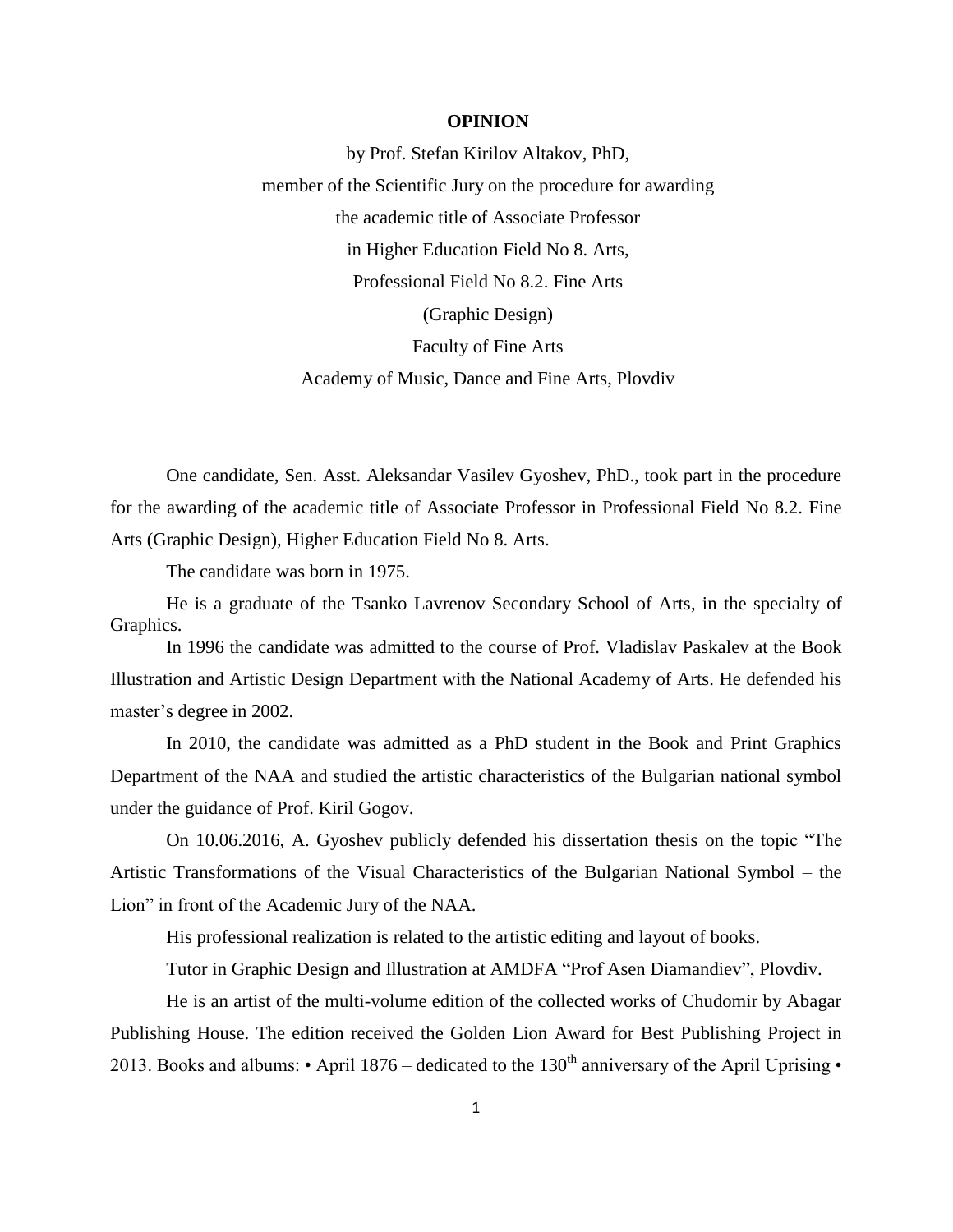St. Achilles Basilica in Prespa by Moutsopoulos • Bulgarian Traditional Calendar – Illustrated Encyclopedia of the Bulgarian Academy of Sciences • Crossroads of Cultures by Ivan Marazov, Tatyana Shalganova, Oksana Minaeva • Early Byzantine Culture in Bulgarian Lands by Dimitar Ovcharov • Chronicle of a Presidential Mandate – Album dedicated to the presidential term of Petar Stoyanov • The Great Europeans by Plamen Asenov • Roman Moesia by Rumen Ivanov • Philippopolis by Elena Kesyakova and Dimitar Raychev • Bachkovo Monastery – compiled by Slavcho Kisyov • Bulgarian Traditional Jewelry and Costumes – edition of REM Plovdiv • The Unification of Bulgaria – an album dedicated to the  $120<sup>th</sup>$  anniversary of the Unification • The Independence of Bulgaria – dedicated to the  $100<sup>th</sup>$  anniversary of the proclamation of the Independence of Bulgaria, etc.

Designs textbooks and covers for children's books: Друзья для 7 класса (*Friends for 7 th grade*); Карусель для 7 класса (*Carousel for*  $7<sup>th</sup>$  *grade*); Deutsch INtensiv; Enjoy English; Veronica and the Coconut Grandfather; Favorite Russian Fairy Tales; Troublemakers, etc.

The candidate's career is very impressive and shows his activity as an artist.

Aleksandar Gyoshev is the author of the artistic design of a large number of books and albums, textbooks and children's books, and poetry collections, in which he demonstrates a high level of professionalism in the specific field of print publishing.

It is worth mentioning the multi-volume edition of the collected works of Chudomir, for which he received the Golden Lion Award for the best publishing project by the Bulgarian Book Association, as well as the many books and albums which are editions of BAS, and the Plovdiv publishing houses Vion, Letera, Hermes, etc.

In his work as an artist, he uses black and white graphics, combining modern technology and expressive drawing.

He has participated in various exhibitions, workshops, projects, and conferences through which the Bulgarian School of Graphic Design, Font and Calligraphy is popularized.

At the same time he appeared as a stage designer for opera productions at the Plovdiv State Opera, the Stara Zagora State Opera, and the Rousse State Opera, for which he received several awards.

The candidate is a bearer of the honorary badge of Plovdiv for the overall layout and prepress of books dedicated to the city.